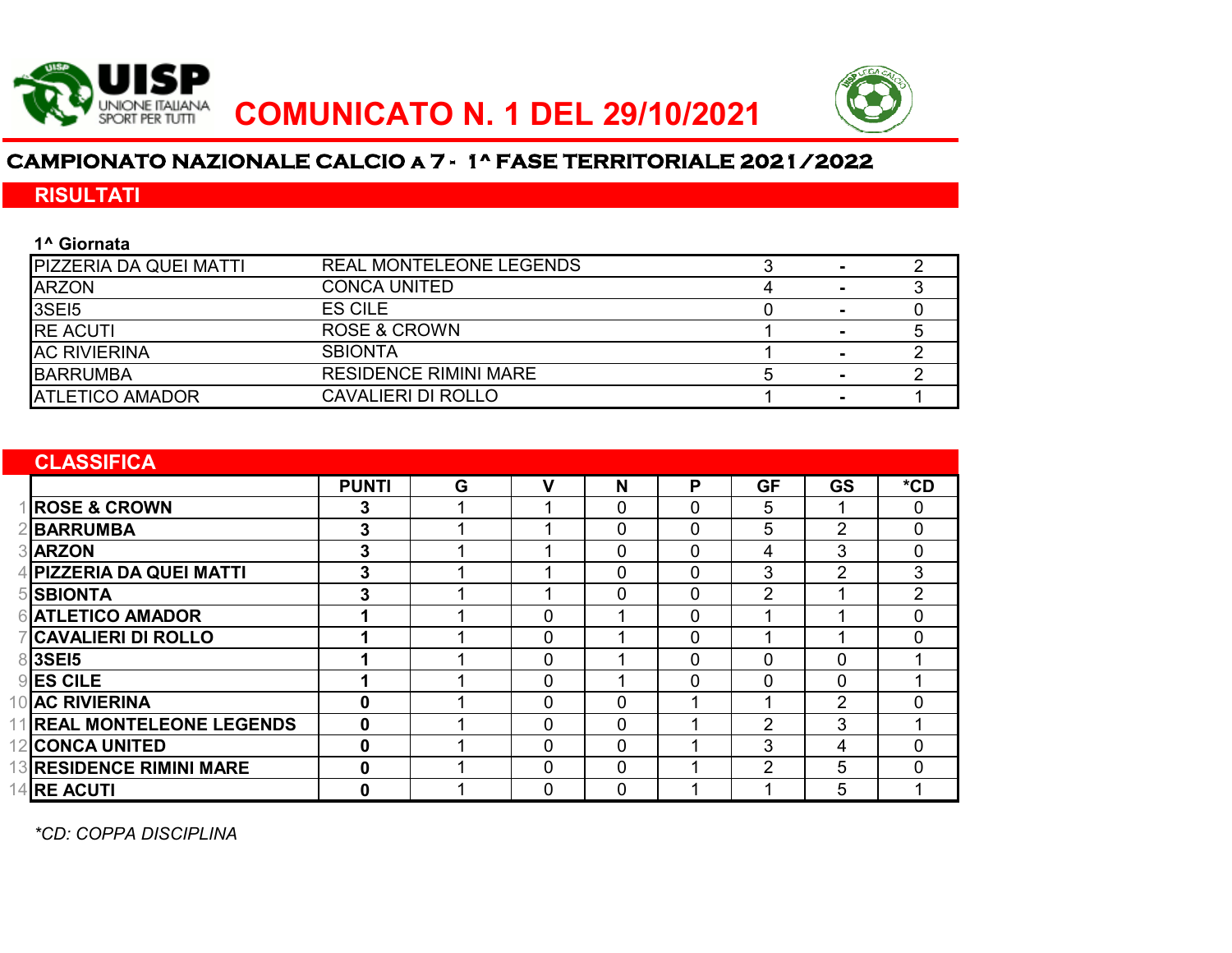### **PROSSIMO TURNO**

#### **2^ Giornata**

| <b>ROSE &amp; CROWN</b>        | <b>AC RIVIERINA</b>    | <b>MAR</b> | 2-Nov | 21:00 | <b>MISANO</b> |
|--------------------------------|------------------------|------------|-------|-------|---------------|
| <b>SBIONTA</b>                 | PIZZERIA DA QUEI MATTI | <b>MAR</b> | 2-Nov | 22:00 | <b>MISANO</b> |
| <b>REAL MONTELEONE LEGENDS</b> | <b>BARRUMBA</b>        | <b>MER</b> | 3-Nov | 20:30 | <b>STELLA</b> |
| <b>ICONCA UNITED</b>           | <b>RE ACUTI</b>        | <b>MER</b> | 3-Nov | 21:30 | <b>STELLA</b> |
| <b>ES CILE</b>                 | CAVALIERI DI ROLLO     | GIO        | 4-Nov | 20:00 | <b>STELLA</b> |
| <b>ATLETICO AMADOR</b>         | <b>ARZON</b>           | GIO        | 4-Nov | 21:00 | <b>STELLA</b> |
| <b>IRESIDENCE RIMINI MARE</b>  | 3SEI5                  | VFN        | 5-Nov | 21:15 | <b>STELLA</b> |

### **PROVVEDIMENTI DISCIPLINARI**

#### **AMMONIZIONI:**

MONTIRONI FABIO (PIZZERIA DA QUEI MATTI) TACCHI FILIPPO (PIZZERIA DA QUEI MATTI) COLOMBO ELIA (PIZZERIA DA QUEI MATTI) RICCI ENRICO (REAL MONTELEONE LEGENDS) ESPOSTO MICHELE (3SEI5) VORABBI MARCO (ES CILE) ASCIONE MATTEO (RE ACUTI) PIZZAGALLI GIOVANNI (SBIONTA) CAVALIERI LUCA (SBIONTA)

#### **DIFFIDE:**

**raggiunta seconda/quinta ammonizione**

**SQUALIFICHE:**